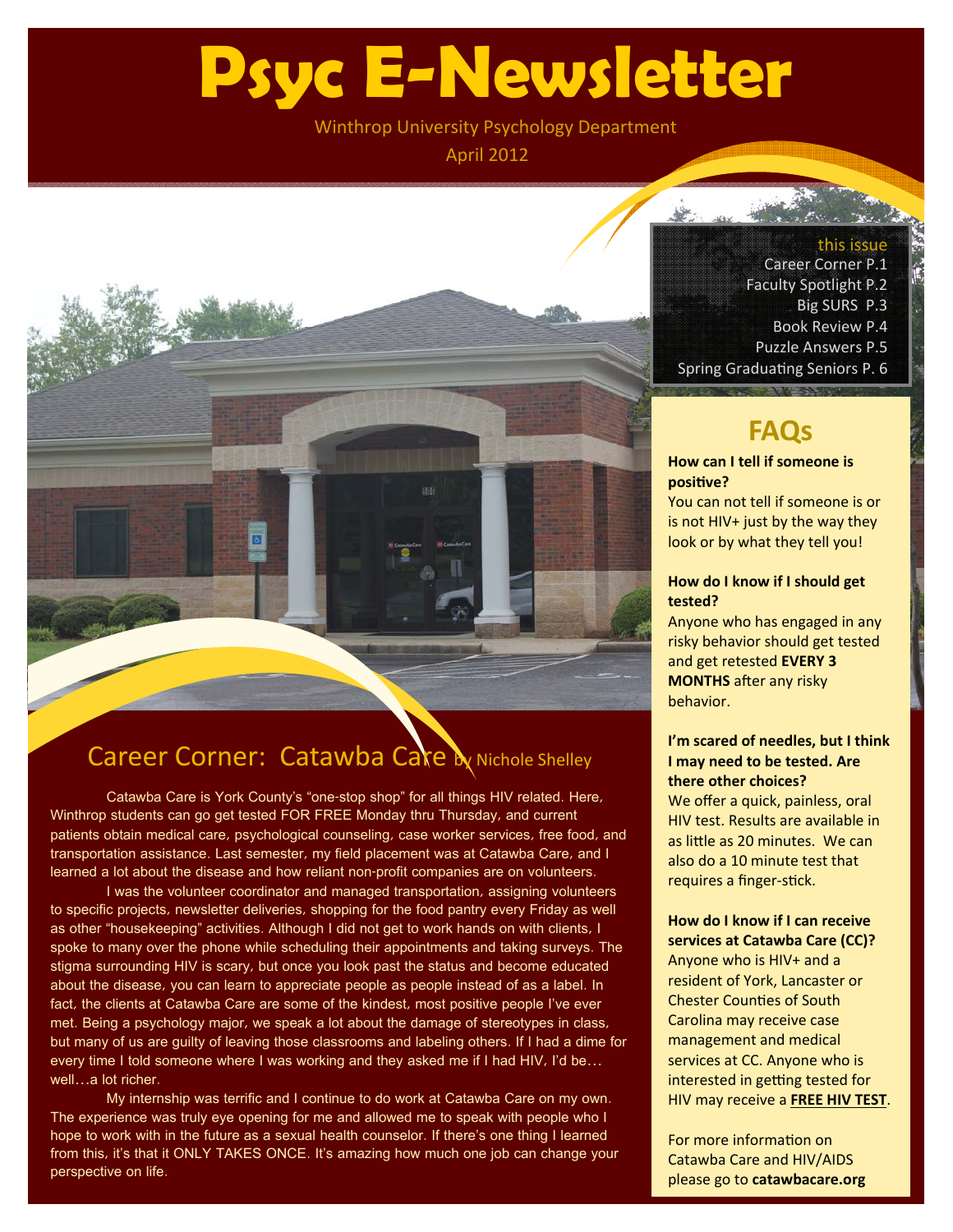## **Faculty Spotlight—Dr. Modaresi**

Psyc-E News talked to Dr. Modaresi on his upcoming retirement and what he plans to do afterward

**By Jessica Hatchell**

 Congratulations to Dr. Modaresi on his upcoming retirement. Dr. Modaresi feels ambivalent about leaving but is taking with him his beloved Winthrop memories that include wonderful students and colleagues. On the other hand, Dr. Modaresi also feels some regret for what he did not do and did not accomplish during his tenure at Winthrop and wishes he could go back and undo a few things.

 Dr. Modaresi is looking forward and feels excited about the many projects that he has arranged to get involved with once he retires. One of these projects is going to begin with a part time job as a clinician in nursing homes and assisted living residence, as well as a few patients in his own private office. He also has plans to develop and market two gardening tool inventions. Since he enjoys gardening, he plans to develop a fruit garden on a few acres of land that he may also use as a small animal sanctuary. In addition to these plans, Dr. Modaresi wants to take a few courses himself in photography and carpentry. If all the prior mentioned tasks

were not enough, he is going to work on a humongous coin collection that he has inherited, write a memoir about the tragic experiences of modern immigrants to America, and spend one day a week with his wife for a change.

 When discussing his feelings towards retirement, Dr. Modaresi explained the difficulties that he faced with having to leave his Persian family. In order to receive university education, he had to leave when he was 16 or 17, and he never saw his family again. Although he has faced many struggles, he has had an eventful life, and he is very grateful to be an American. He feels a great deal of happiness to have the opportunity to accomplish a few more things in life.

Dr. Modaresi's final thoughts toward his retirement is as follows: "My heart is brimming full of positive emotions, joy, love, gratitude, and a complete sense of inner peace toward this country, my country, for helping me to reach what seems to be a most successful resolution of the Eriksonian generativity stage. Honestly, the only other time I felt like I am feeling now is when I first met my wife and instantly fell in love; I love everybody and everything, kind of nutty, I myself must say."

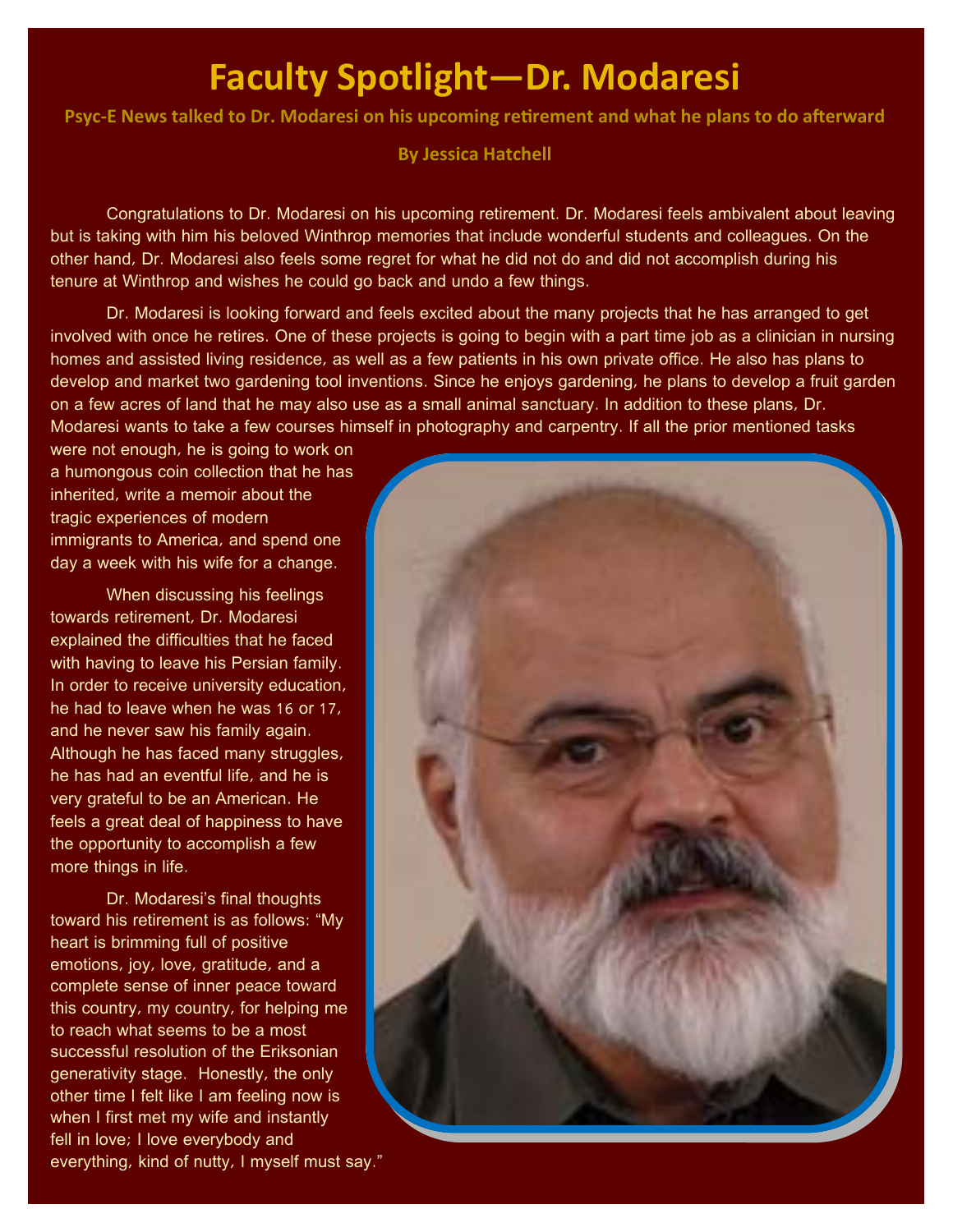## **Big SURS**

**By** Kathryn Scott

Big South Undergraduate Research Symposium (Big SURS) is an undergraduate research symposia hosted by the Big South Atlantic Conference. Big SURS provides undergraduates the opportunity to showcase their research in a forum setting through posters, presentations, and works of art.

This year, Big SURS was hosted on home soil here at Winthrop on April 13th and 14th. Aside from our department having the honor of almost all of our psychology majors who applied getting accepted to go to SEPA, we had a great turnout for our psychology majors at Big SURS.

Jamie Low, Annabrook Anderson, Amanda Shellnutt, and Angel DiDomenico presented their research at Big SURS on "Student Perceptions of Student and Faculty Technology Comptencies." For their research they surveyed students on their own competency and their perceptions of faculty ages 30-45 and 50+. In their findings the saw that students saw themselves more technologically competent than their faculty at school.

Low says, "Big SURS was very well organized - an excellent opportunity for undergraduate scholars." Low is correct; Big SURS offered Winthrop the opportunity to host the event as well



**Angel DiDomenico and Jamie Low with their research on "Student Perceptions of Student and Faculty Technology Competencies"**

as have many students, not just psychology students, participate. There were projects presented that psychology majors were used to seeing at conferences like SEPA and then other projects that we would not be so used to seeing such as a presentation on poetry. This conference was very conducive to the Winthrop Community and really allowed our department to shine (like it always does!).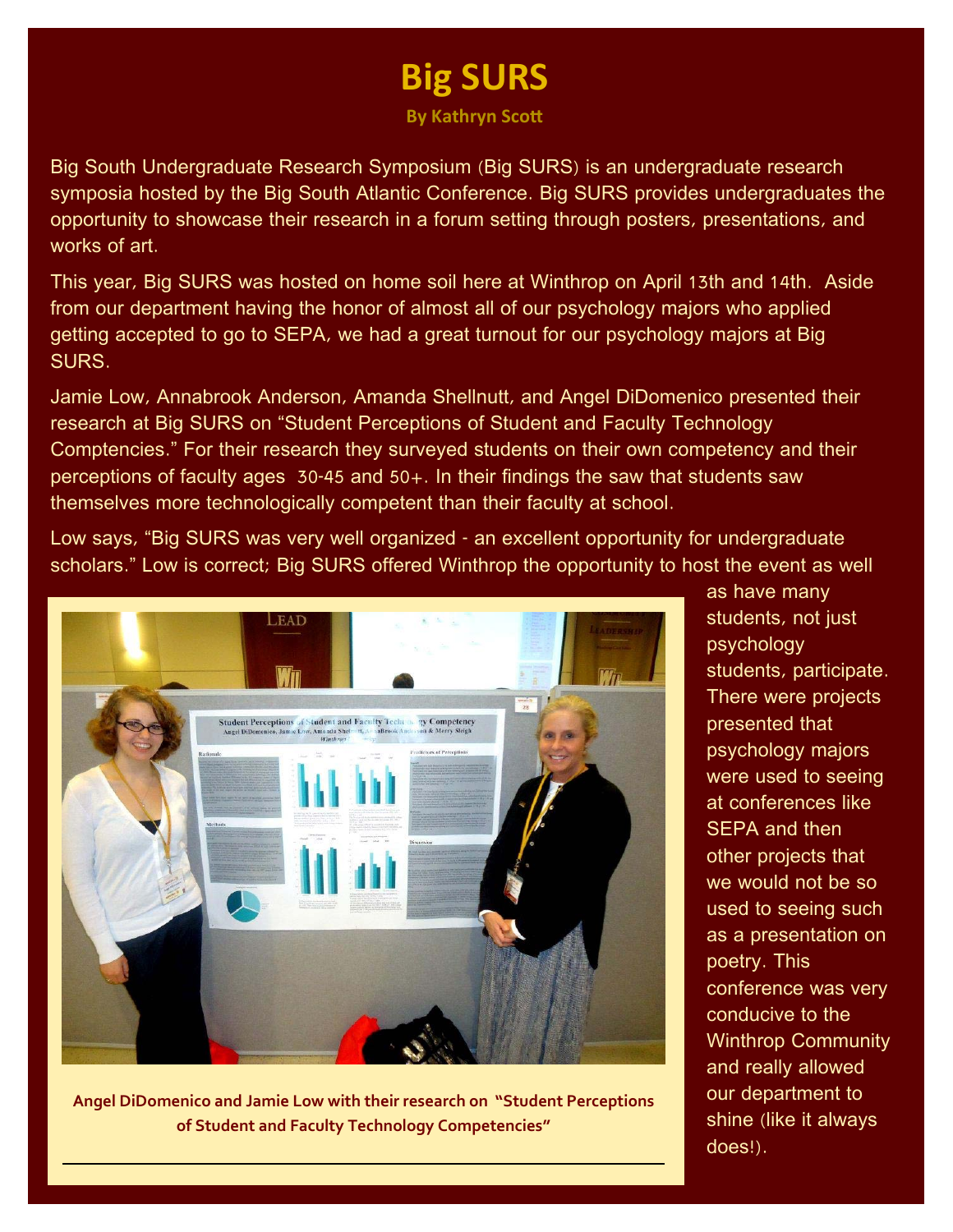### Book Review of



Assistant Editor Sarah Barton gives her review on addiction: class recommendation: abnormal and biological psychology

Dr. Maté is a doctor working in Vancouver's Downtown Eastside at a place called the Portland Hotel. He treats patients with severe drug addictions and is the staff physician at the Portland Hotel. Although most of his patients are drug addicts, some do not need the drugs to be mentally unstable.

This book offers examples of problems with addiction in real life. Dr. Maté even describes his own addiction to buying classical music. He tells the readers how he deals with his addiction and how it can help him with treating his patients.

In this book, there is also a lot of information on addiction and how it is developed and the brain processes or circuits that it can affect. Dr. Maté describes how his patients may have acquired their addiction.

Dr. Maté brought in a lot of spiritual content that he has researched himself. He talks about Buddhist views and also Christian concepts that can apply to the addiction process.

One thing I liked a lot about this book is the fact that Dr. Maté also has an addiction so he knows what his patients are going through and it is easier for him to describe it than a psychologist without an addiction would be able to. There were personal touches put into the book that would not have been there if it was written by someone without an addiction.

Another thing I liked about this book is I felt like I could understand what the addicts were going through and it helped me understand how to deal with someone who has a severe addiction. I learned a lot about how addictions occur and what it does to the brain.

If you want to learn more about the addiction process and how people deal with addictions, I recommend reading this book.



Close Encounters with Addictio

"A moving, debate-provoking and multi-lawored look at how addiction arises, and the people afflicted with it." The Globa and Mail

"The nonprofit Portland Hotel Society, for which I am the staff physician, turned the building into housing for the non‐ housable. My patients are mostly addicts, although some, like Randall, have enough derangement of their brain chemicals to put them out of touch with reality without the use of drugs. Many, like Arlene, suffer from both mental illness and addiction. The PHS administers several similar facilities within a radius of a few blocks: the Stanley, Washington, Regal, and Sunrise Hotels. I am the house doctor for them all."

Exert from "In the Realm of Hungry Ghosts" by Dr. Gabor Mate'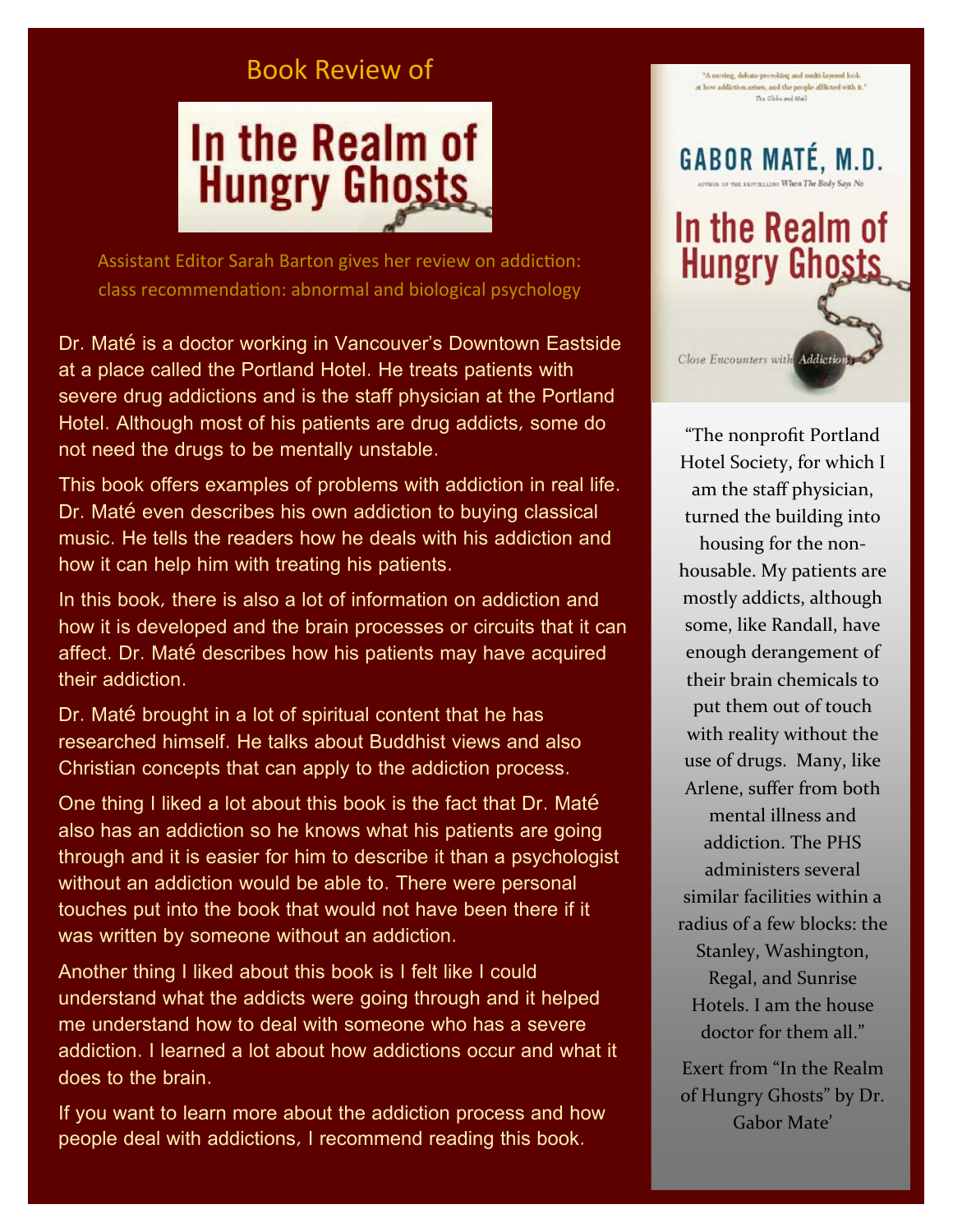## **CongratulaƟons Spring 2012 Psychology Graduates!**

**"You have brains in your head. You have feet in your shoes. You can steer yourself in any direcƟon you choose. You're on your own. And you know what you know. You are the guy who'll decide where to go." ‐Dr. Seuss**



- Justin Anderson
- Allison Barber
- Katie Boseman
- Ashia Brown
- Candice Caldwell
- Westley Campbell
- Andrew Carrier
- \* Katheryn Dixson
- Satavia Douglas
- Cecile Gadson
- Hannah Glenn
- LaTesha Greene
- Laurie Gueits
- Taquoia Hammick
- William Harlan
- Sydney Hendrix
- \* Kenithea Hodges
- Meagan Hogarth
- Whitney Houston
- Allison Howard
- Elise Howell
- Kristin Jessop
- Monica Jones
- Jamie Low
- Acqualen McClinton
- Jordan McElroy
- Sydney Moultrie
- Cassandra Murray
- Jennifer Parks
- Amanda Patterson
- Tiffany Piccolo
- Nina Platenberg
- Anthony Ramicone
- Joshua Robertson
- Jasmin Sanders
- Lindsey Scoggins
- \* Kathryn Scott
- Daniel Selvey
- Nichole Shelley
- Amanda Shellnutt
- Erin Sim
- Jessica Thompson
- \* Kerri Wittholt